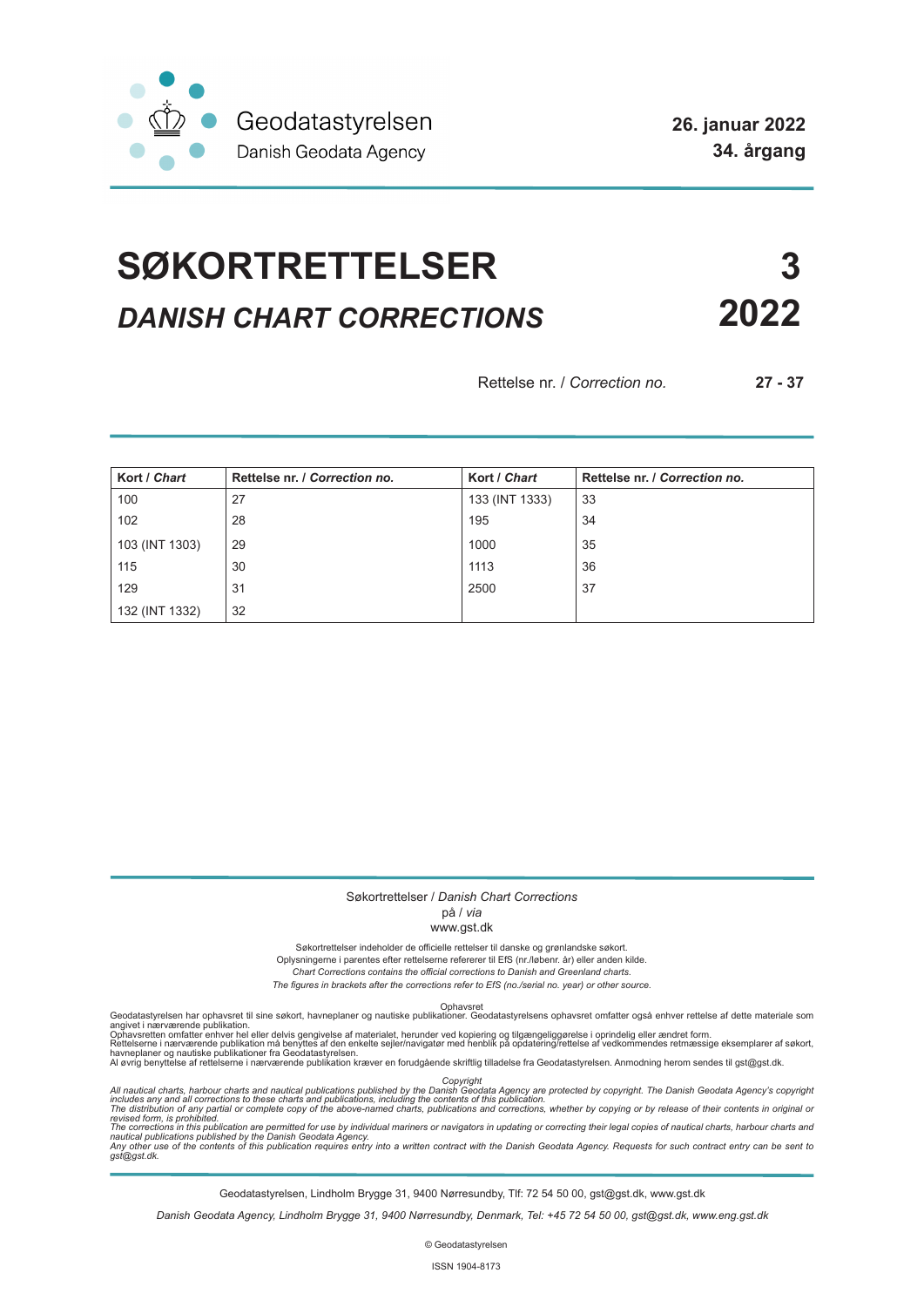| Rettelse nr. /<br><b>Correction no.</b><br>Kort / Chart |                                        |                             |                             |
|---------------------------------------------------------|----------------------------------------|-----------------------------|-----------------------------|
|                                                         |                                        |                             |                             |
| 27<br>100                                               | <b>Gilleleje Flak NW</b>               | Wk                          |                             |
|                                                         | Tilføj / Insert                        |                             | 56°13,184'N 012°09,339'E    |
|                                                         |                                        |                             | (4/0472022)                 |
| 28                                                      | <b>Gilleleje Flak NW</b>               |                             |                             |
| 102                                                     | Tilføj / Insert                        | $\frac{1}{16}$              | 56°13,184'N 012°09,339'E    |
|                                                         |                                        |                             |                             |
|                                                         |                                        |                             | (4/0472022)                 |
| 29                                                      | Kielerbucht                            |                             |                             |
| 103 (INT 1303)                                          | Tilføj med radius 500 m og centreret i | Unr. (mun.)<br>Foul (Expl.) | 54°28,62'N 010°24,66'E      |
|                                                         | positionen                             |                             |                             |
|                                                         | Insert with radius 500 m and centrered |                             |                             |
|                                                         | in position                            |                             |                             |
|                                                         |                                        |                             | (NfS 42/2021)               |
| 30                                                      | <b>Gabet S</b>                         |                             |                             |
| 115                                                     | Tilføj medfølgende udsnit              |                             | 55°31,00'N 010°33,80'E      |
|                                                         | Insert accompanying block              |                             |                             |
|                                                         |                                        |                             | (3/034 2022)                |
| 31                                                      | Gilleleje Flak NW                      |                             |                             |
| 129                                                     | Tilføj / Insert                        | $\frac{Wk}{16}$             | 56°13,184'N 012°09,339'E    |
|                                                         |                                        |                             |                             |
|                                                         |                                        |                             | (4/0472022)                 |
| 32                                                      | <b>Drogden S</b>                       |                             |                             |
| 132 (INT 1332)                                          | Ret fyrkarakter på 1)                  | FLR.3s                      | 1) 55°33,900'N 012°42,410'E |
|                                                         | Amend light character in 1)            |                             | 2) 55°33,890'N 012°42,120'E |
|                                                         |                                        |                             | 3) 55°33,140'N 012°42,518'E |
|                                                         | til $/$ to                             | Q.R.                        | 4) 55°33,140'N 012°42,230'E |
|                                                         | Ret fyrkarakter på 2)                  | FI.G.3s                     |                             |
|                                                         | Amend light character in 2)            |                             |                             |
|                                                         |                                        |                             |                             |
|                                                         | til / $to$                             | Q.G.                        |                             |
|                                                         |                                        |                             |                             |
|                                                         | Ret fyrkarakter på 3)                  | FI.R.5s                     |                             |
|                                                         | Amend light character in 3)            |                             |                             |
|                                                         | til / $to$                             | Q.R.                        |                             |
|                                                         |                                        |                             |                             |
|                                                         | Ret fyrkarakter på 4)                  | FI.G.5s                     |                             |
|                                                         | Amend light character in 4)            |                             |                             |
|                                                         | til / $to$                             | Q.G.                        |                             |
|                                                         |                                        |                             | (3/039 2022)                |
|                                                         |                                        |                             |                             |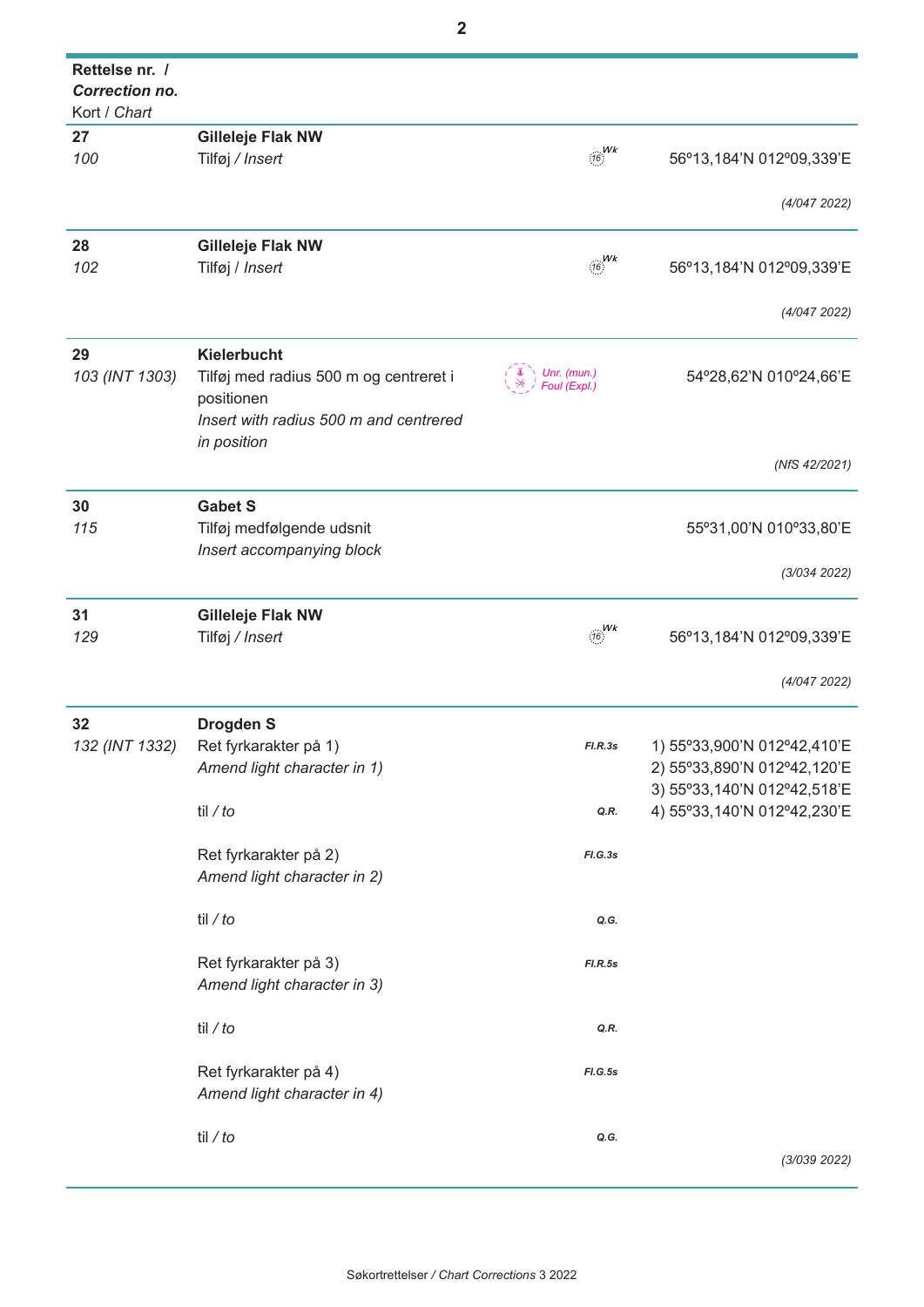| 33             | <b>Drogden S</b>                                        |                     |                             |
|----------------|---------------------------------------------------------|---------------------|-----------------------------|
| 133 (INT 1333) | Ret fyrkarakter på 1)                                   | FLR.3s              | 1) 55°33,900'N 012°42,410'E |
|                | Amend light character in 1)                             |                     | 2) 55°33,890'N 012°42,120'E |
|                |                                                         |                     | 3) 55°33,140'N 012°42,518'E |
|                | til $/$ to                                              | Q.R.                | 4) 55°33,140'N 012°42,230'E |
|                |                                                         |                     |                             |
|                | Ret fyrkarakter på 2)                                   | FI.G.3s             |                             |
|                | Amend light character in 2)                             |                     |                             |
|                |                                                         |                     |                             |
|                | til $/$ to                                              | Q.G.                |                             |
|                |                                                         |                     |                             |
|                | Ret fyrkarakter på 3)                                   | FI.R.5s             |                             |
|                | Amend light character in 3)                             |                     |                             |
|                |                                                         |                     |                             |
|                | til $/$ to                                              | Q.R.                |                             |
|                |                                                         |                     |                             |
|                | Ret fyrkarakter på 4)                                   | FI.G.5s             |                             |
|                | Amend light character in 4)                             |                     |                             |
|                |                                                         |                     |                             |
|                | til $/$ to                                              | Q.G                 |                             |
|                |                                                         |                     | (3/039 2022)                |
| 34             | <b>Gabelsflach SE</b>                                   |                     |                             |
| 195            | Tilføj med radius 500 m og centreret i                  | Unr. (mun.)         | 54°28,62'N 010°24,66'E      |
|                | positionen                                              | Foul (Expl.)        |                             |
|                | Insert with radius 500 m and centrered                  |                     |                             |
|                | in position                                             |                     |                             |
|                |                                                         |                     | (NfS 42/2021)               |
|                |                                                         |                     |                             |
| 35             | <b>Grønlands Vestkyst</b>                               |                     |                             |
| 1000           | Korrektion / Correction                                 |                     | 1) 77°25,00'N 055°00,00'W   |
|                | Ref.: Søkortrettelser / Chart Corrections 9/101 2020 og |                     | 2) 66°00,00'N 045°30,00'W   |
|                | 1-2/15 2022                                             |                     |                             |
|                | Ret Magnetic Variation på 1)                            | 39°05'W 2020 (49'E) |                             |
|                | Amend Magnetic Variation in 1)                          |                     |                             |
|                |                                                         |                     |                             |
|                | til / to                                                | 21°15'W 2022 (21'E) |                             |
|                |                                                         |                     |                             |
|                | Ret Magnetic Variation på 2)                            | 24°30'W 2020 (22'E) |                             |
|                | Amend Magnetic Variation in 2)                          |                     |                             |
|                |                                                         |                     |                             |
|                | til / $to$                                              | 19°40'W 2022 (21'E) |                             |
|                |                                                         |                     | (GST, 19. januar 2022)      |
|                |                                                         |                     |                             |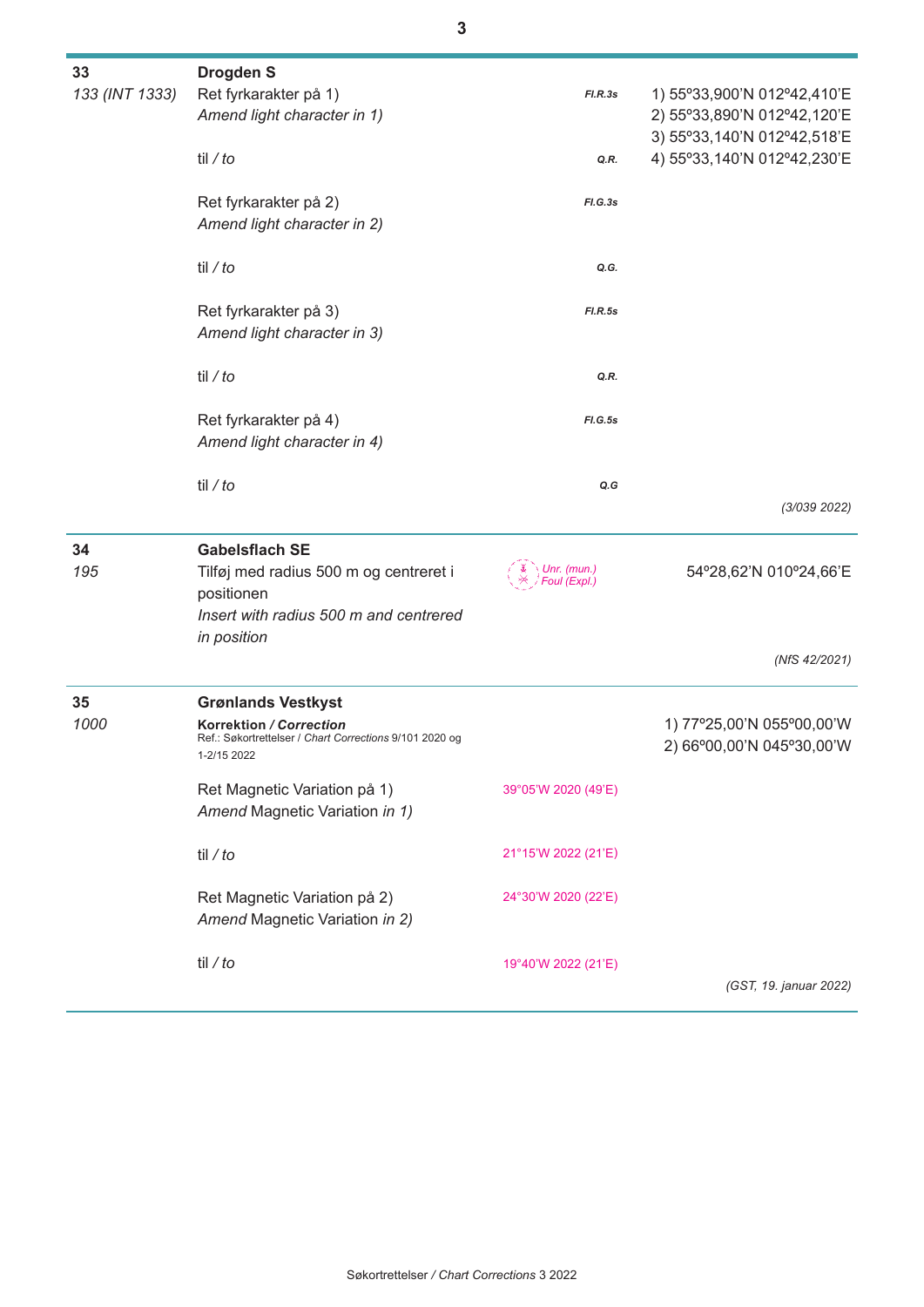| 36   | Igdlukasik - Sydprøven                                                           |                     |                                                        |
|------|----------------------------------------------------------------------------------|---------------------|--------------------------------------------------------|
| 1113 | Korrektion / Correction                                                          |                     | 1) 60°11,34'N 045°17,00'W                              |
|      | Ref.: Søkortrettelser / Chart Corrections 1-2/19 2022                            |                     | 2) 60°11,34'N 044°50,00'W                              |
|      | Tilføj ramme imellem 1) - 5)                                                     | <b>DK 1128</b>      | ramme / frame                                          |
|      | Insert frame between 1) - 5)                                                     |                     | 3) 59°53,59'N 044°50,00'W<br>ramme / frame             |
|      | Tilføj ramme imellem 6) - 7)                                                     | <b>DK 1129</b>      | 4) 59°53,59'N 045°17,00'W                              |
|      | Insert frame between 6) - 7)                                                     |                     | 5) 60°11,34'N 045°17,00'W                              |
|      |                                                                                  |                     | 6) 59°52,30'N 045°09,73'W                              |
|      | Tilføj ramme imellem 8) - 11)                                                    | <b>DK 1129</b>      | 7) 59°52,30'N 045°30,00'W                              |
|      | Insert frame between 8) - 11)                                                    |                     | 8) 59°59,00'N 045°45,21'W                              |
|      |                                                                                  |                     | 9) 60°18,47'N 045°45,21'W                              |
|      | Udtag ramme imellem 12) - 16)                                                    | <b>Kort 1130</b>    | 10) 60°18,47'N 045°09,73'W                             |
|      | Delete frame between 12) - 16)                                                   |                     | 11) 59°52,30'N 045°09,73'W                             |
|      |                                                                                  |                     | 12) 59°51,00'N 045°04,00'W                             |
|      | Udtag kortramme imellem 17) - 20)<br>Delete frame between 17) - 20)              | kort 1131           | 13) 60°04,00'N 045°04,00'W<br>ramme / frame            |
|      | Tilføj note POSITIONER I                                                         |                     | 14) 60°04,00'N 044°50,00'W<br>ramme / frame            |
|      | TILSTØDENDE KORT med                                                             |                     | 15) 59°51,00'N 044°50,00'W                             |
|      | medfølgende note                                                                 |                     | 16) 59°51,00'N 045°04,00'W                             |
|      | Insert note POSITIONS IN                                                         |                     | 17) 59°54,00'N 045°30,00'W                             |
|      | <b>ADJOINING CHARTS by</b>                                                       |                     | 18) 60°15,00'N 045°30,00'W                             |
|      | accompanying note                                                                |                     | 19) 60°15,00'N 045°00,00'W                             |
|      |                                                                                  |                     | 20) 59°54,00'N 045°00,00'W                             |
|      |                                                                                  |                     | (GST, 24. januar 2022)                                 |
| 37   | Kap Garde - Scoresbysund                                                         |                     |                                                        |
| 2500 | Korrektion / Correction<br>Ref.: Søkortrettelser / Chart Corrections 1-2/26 2022 |                     | 1) 69°55,02'N 021°07,80'W<br>2) 68°28,95'N 024°40,00'W |
|      | Ret Magnetic Variation på 1)<br>Amend Magnetic Variation in 1)                   | 20°00'W 2006 (22'E) |                                                        |
|      | til / $to$                                                                       | 14°10'W 2022 (22E)  |                                                        |
|      | Ret Magnetic Variation på 2)<br>Amend Magnetic Variation in 2)                   | 21°05'W 2006 (22'E) |                                                        |

15°40'W 2022 (22'E)

*(GST, 24. januar 2022)*

til */ to*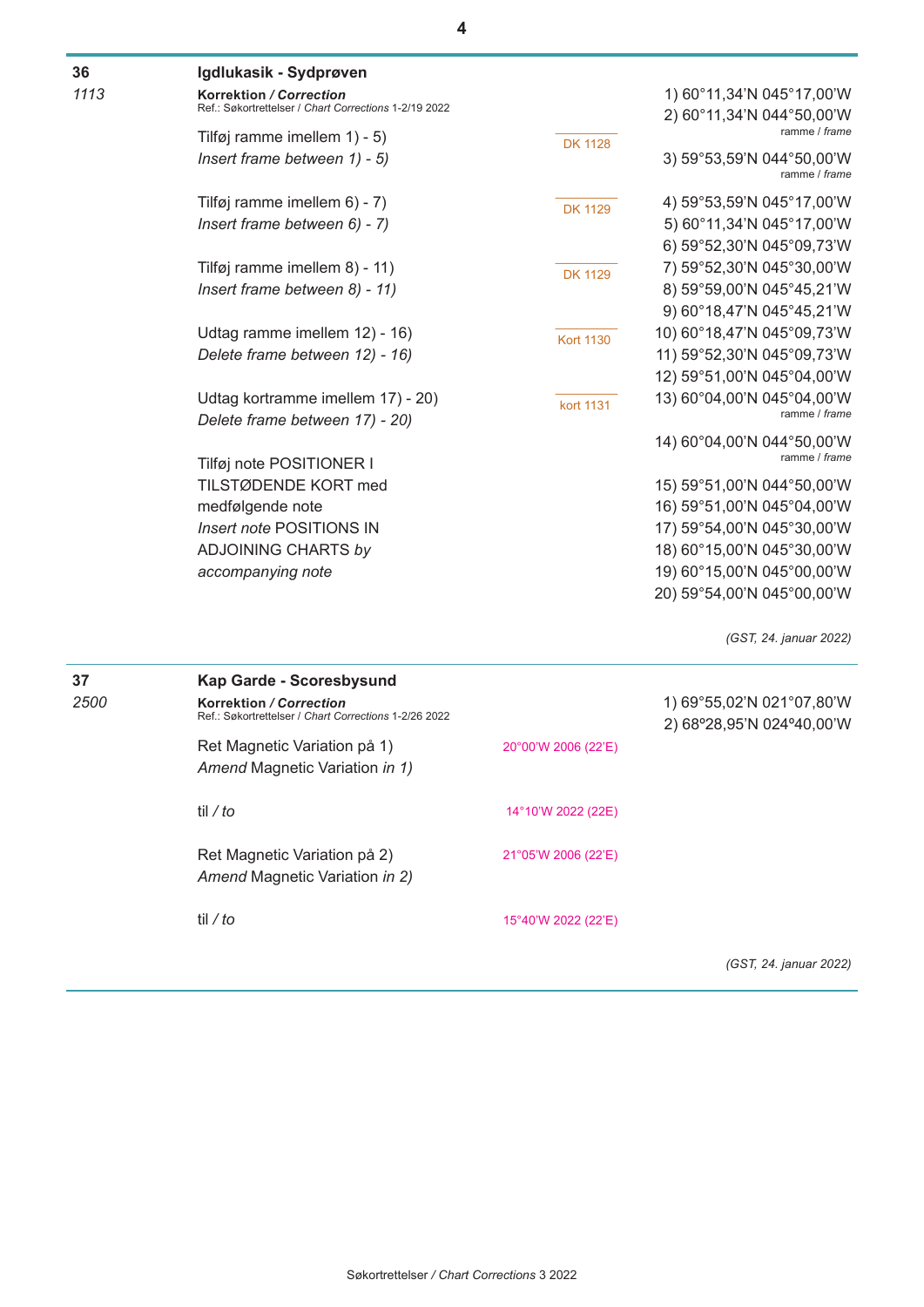Søkortrettelser */ Chart Corrections* 3 2022

# **HAVNEOPLYSNINGER**

### *www.danskehavnelods.dk*

Havne og broer, som er fotograferet under sidste års (2021) fotokampagne, er opdateret.

*(GST, 24. januar 2022)*

| <b>Fur Havn</b><br>Anmærkning er tilføjet.    | (3/035 2022) | <b>Sletten Havn</b><br>Plan er opdateret.   | (GST, 19. januar 2022) |
|-----------------------------------------------|--------------|---------------------------------------------|------------------------|
| Kalkbrænderihavnen<br>Anmærkning er tilføjet. | (3/037 2022) | Svanemøllehavnen<br>Anmærkning er tilføjet. | (3/037 2022)           |

**Margretheholms Havn** Anmærkning er tilføjet. Anmærkning er udtaget. *(3/038 2022 og GST, 25. januar 2022)*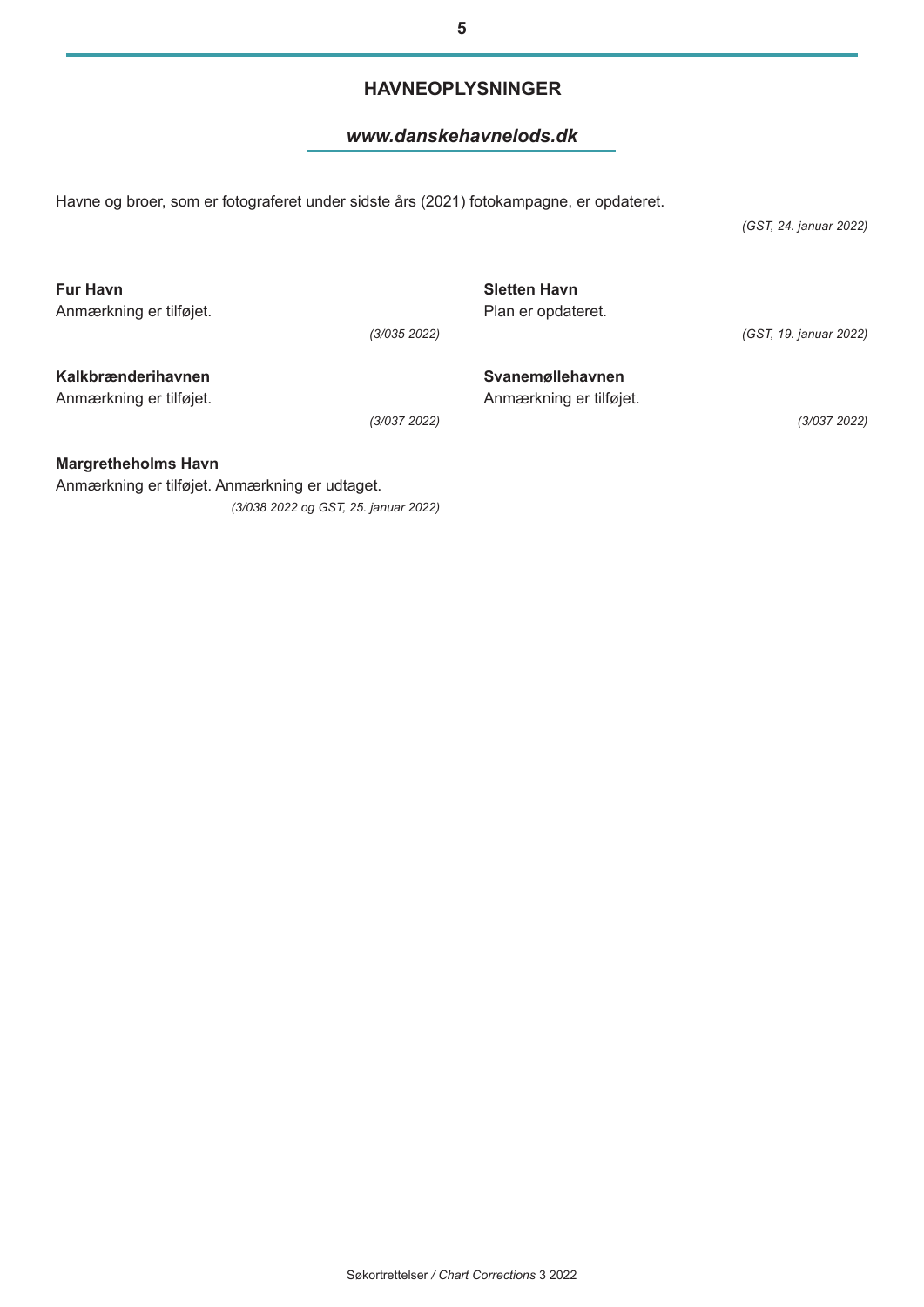# **UDGIVELSER /** *PUBLICATIONS*

### **Ajourførte optryk udskudt /** *Updated reprints postponed*

## **Kort /** *Chart* **Titel og bemærkninger /** *Title and remarks*

| 1114 | Ref.: Søkortrettelser / Chart Corrections 44 2021<br>Sydprøven - Julianehåb<br>Udgivelse af kortet er udskudt indtil ultimo februar 2022<br>Publication of the chart is postponed until ultimo February 2022 |
|------|--------------------------------------------------------------------------------------------------------------------------------------------------------------------------------------------------------------|
| 3100 | Ref.: Søkortrettelser / Chart Corrections 44 2021<br>Holms Ø - Saunders Ø<br>Udgivelse af kortet er udskudt indtil ultimo februar 2022<br>Publication of the chart is postponed until ultimo February 2022   |
| 3130 | Ref.: Søkortrettelser / Chart Corrections 44 2021<br><b>North Star Bugt</b><br>Udgivelse af kortet er udskudt indtil ultimo februar 2022<br>Publication of the chart is postponed until ultimo February 2022 |
| 3200 | Ref.: Søkortrettelser / Chart Corrections 44 2021<br>Kap York - Kap Chalon<br>Udgivelse af kortet er udskudt indtil ultimo februar 2022<br>Publication of the chart is postponed until ultimo February 2022  |